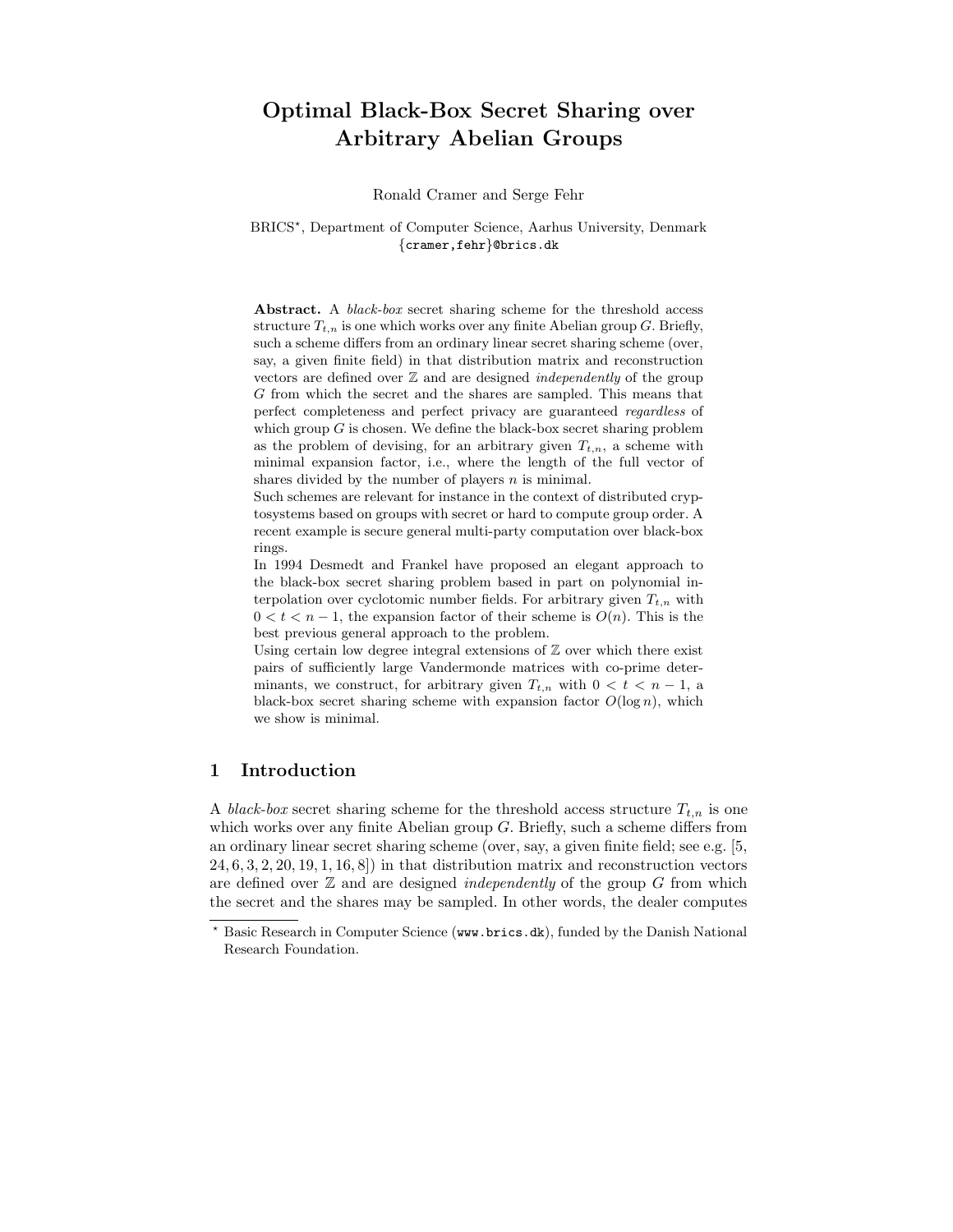the shares for the n players as  $\mathbb{Z}$ -linear combinations of the secret group element of his interest and secret randomizing group elements, and reconstruction of the secret from the shares held by a large enough set of players is by taking Zlinear combinations over those shares. Note that each player may receive one or more group elements as his share in the secret. Perfect completeness and perfect privacy are guaranteed *regardless* of which group  $G$  is chosen. Here, perfect completeness means that the secret is uniquely determined by the joint shares of at least  $t+1$  players, and perfect privacy means that the joint shares of at most  $t$ players contain no Shannon information at all about the secret of interest. Note that these schemes are homomorphic in the sense that the sum of share vectors is a share vector for the sum of the corresponding secrets.

We define the black-box secret sharing problem as the problem of devising, for an arbitrary given  $T_{t,n}$ , a scheme with minimal expansion factor, i.e., where the length of the full vector of shares divided by the number of players  $n$  is minimized. <sup>1</sup> Note the case  $t = n - 1$  is easily solved by "additive *n*-out-of-*n* sharing," which has expansion factor 1. The cases  $t = 0, n$  have no meaning for secret sharing. For the rest of this discussion we assume  $0 < t < n - 1$ .

The idea of black-box secret sharing was first considered by Desmedt and Frankel [11] in the context of distributed cryptosystems based on groups with secret order. Shamir's polynomial based secret sharing scheme over finite fields [24] cannot immediately be adapted to the setting of black-box secret sharing. Later, Desmedt and Frankel [12] showed a black-box secret sharing scheme that elegantly circumvents problems with polynomial interpolation over the integers by passing to an integral extension ring of  $\mathbb Z$  over which a sufficiently large *invert*ible Vandermonde matrix exists. Their scheme is then constructed using the fact that (sufficiently many copies of) an arbitrary Abelian group can be viewed as a module over such an extension ring.

For a given commutative ring R with 1, the largest integer  $l$  such that there exists an invertible  $l \times l$  Vandermonde matrix with entries in R is called the Lenstra constant  $l(R)$  of the ring R. Equivalently,  $l(R)$  is the maximal size of a subset E of R that is "exceptional" in that for all  $\alpha, \alpha' \in E$ ,  $\alpha \neq \alpha'$ , it holds that  $\alpha - \alpha'$  is a unit of R.

Given an integral extension ring R of degree  $m$  over  $\mathbb{Z}$ , they construct a black-box secret sharing scheme with expansion factor m for a threshold access structure on at most  $l(R) - 1$  players. For any prime p, Lenstra's constant for the ring of integers of the pth cyclotomic number field is  $p$ . <sup>2</sup> Given an arbitrary  $T_{t,n}$  and choosing R as the ring of integers of the pth cyclotomic number field,

 $1$  That minimal expansion is at most polynomial in n, even when appropriately generalizing the concept to encompass non-Abelian groups as well, is verified by combination of the technique of Benaloh-Leichter [2] with the classical result of complexity theory that all monotone threshold functions are representable by poly-size monotone Boolean formulas. See also [10].

 $2$  It is not hard to find an exceptional set of size  $p$  in this ring. To see that the maximal size of such a set is p, let K be a number field of degree m, and let  $\mathbb{Z}_K$  denote its ring of algebraic integers. For an arbitrary non-trivial ideal  $I$  of  $\mathbb{Z}_K$ , it is easy to see that  $l(\mathbb{Z}_K) \leq |\mathbb{Z}_K/I| \leq 2^m$ . In the case where K is the pth cyclotomic number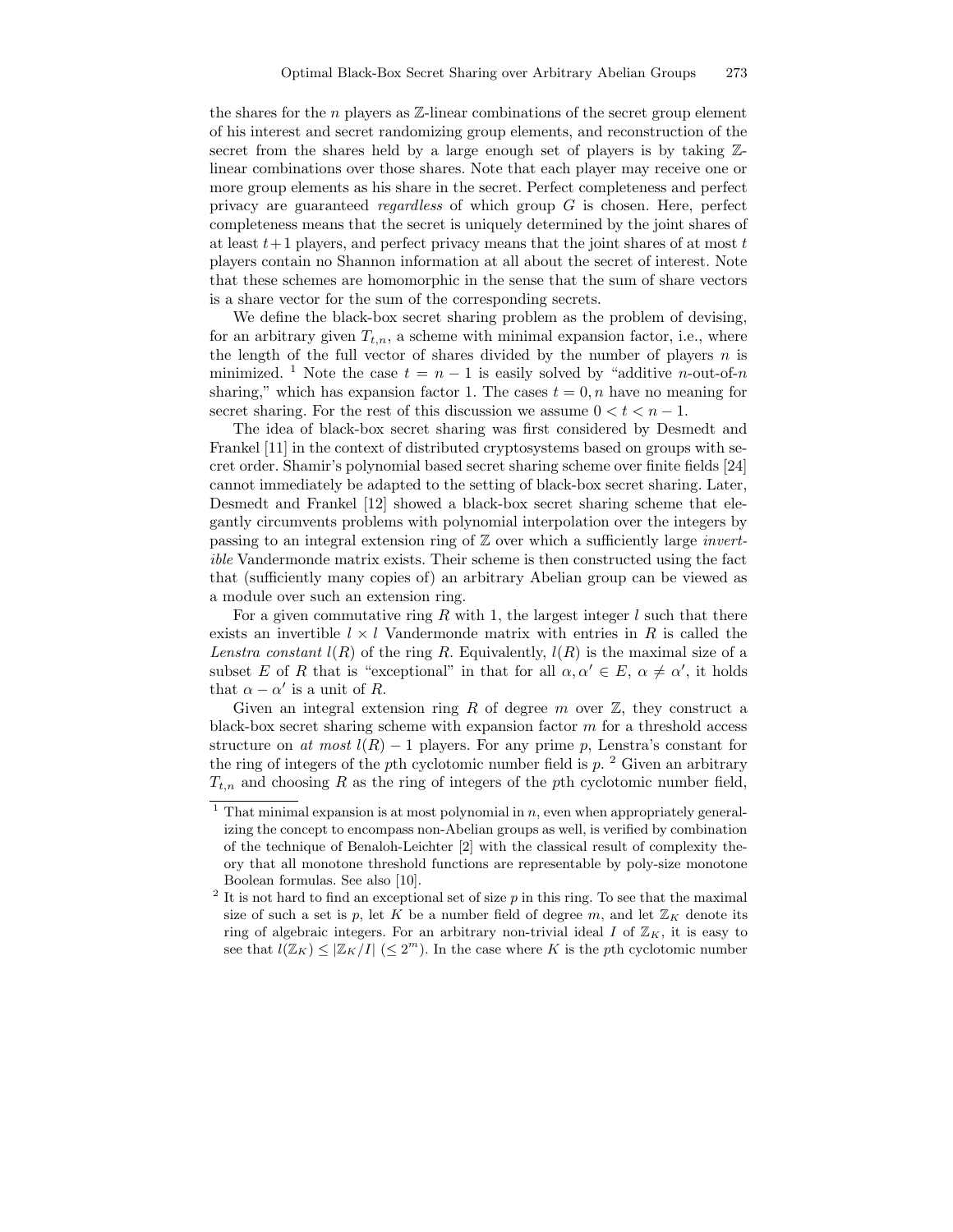where  $p$  is the smallest prime greater than  $n$ , they construct a black-box secret sharing scheme for  $T_{t,n}$  with expansion factor between n and  $2n$ . This is the best previous general approach to the problem. Further progress on the blackbox secret sharing problem via the approach of [12] depends on the problem of finding for each n an extension whose degree is *substantially* smaller than n and whose Lenstra constant is greater than  $n$ . To the best of our knowledge, this is an open problem of algebraic number theory (see also [12] and the references therein).

Except for some quite special cases, namely when  $t$  is constant or when  $t$ (resp.  $n - t$ ) is small compared to n [14, 4] or the constant factor gain from [15], no substantial improvement on the general black-box secret sharing problem has been reported since.

The crucial difference with our approach to the black-box secret sharing problem is that we avoid dependence on Lenstra's constant altogether. Namely, first, we observe that a sufficient condition for black-box secret sharing is the existence (over an extension of  $\mathbb{Z}$ ) of a pair of sufficiently large Vandermonde matrices with *co-prime determinants*. And, second, we show how to construct *low* degree integral extensions of Z satisfying this condition. For arbitrary given  $T_{t,n}$ , this leads to a black-box secret sharing scheme with expansion factor  $O(\log n)$ . Using a result of Karchmer and Wigderson [20], we show that this is minimal.

There are several applications of black-box secret sharing. For instance, the result of [12] is exploited in [13] to obtain an efficient and secure solution for sharing any function out of a certain abstract class of functions, including RSA. The interest in application of the result of [12] to practical distributed RSAbased protocols seems to have decreased somewhat due to recent developments, see for instance [25] and the references therein. However, apart from the fact that optimal black-box secret sharing is perhaps interesting in its own right, we note that in [9] our black-box secret sharing scheme is applied in protocols for secure general multi-party computation over black-box rings. Also, optimal black-box secret sharing may very well be relevant to new distributed cryptographic schemes for instance based on class groups.

This paper is organized as follows. In Section 2 we give a formalization of the notion of black-box secret sharing, and show a natural correspondence between such schemes and our notion of *integer span programs* (ISPs). This generalizes the well-known correspondence between monotone span programs over finite fields [20] and linear secret sharing schemes over finite fields. In Section 3 we show lower bounds on the size of ISPs computing threshold access structures. Our main result is presented in Section 4, where we construct an ISP with minimal size for an arbitrary given threshold access structure. This leads to an optimal black-box secret sharing scheme for an arbitrary given threshold access structure. At the end, we point out further combinatorial properties of our scheme that are useful when exhibiting efficient simulators as required in the security proofs of threshold crypto-systems such as threshold RSA.

field, the integer prime p totally ramifies. Hence  $l(\mathbb{Z}_K) \leq |\mathbb{Z}_K/P| = p$ , where P is the unique prime ideal of  $\mathbb{Z}_K$  lying above p.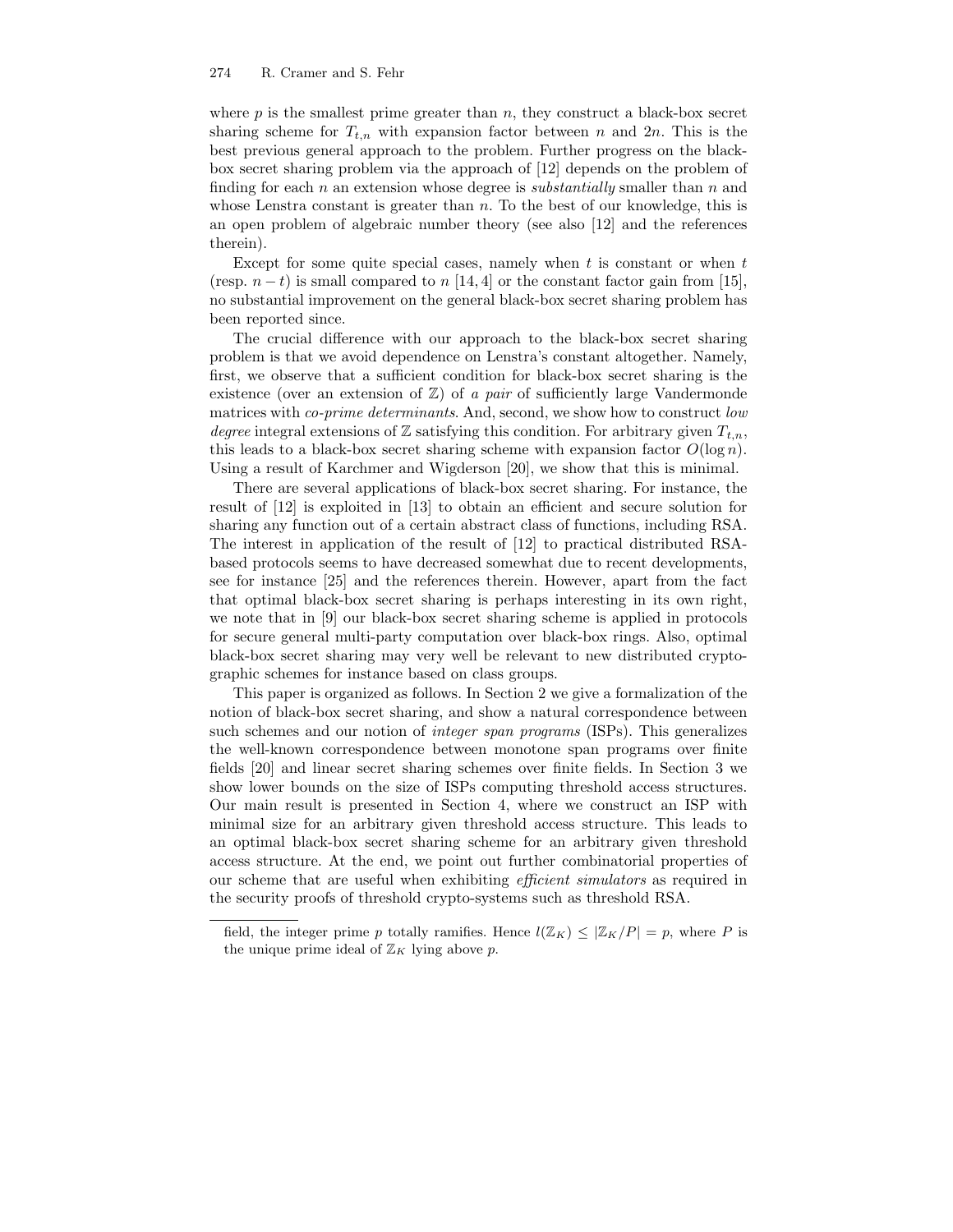# 2 Black-Box Secret Sharing

#### 2.1 Definitions

**Definition 1.** A monotone access structure on  $\{1, \ldots, n\}$  is a non-empty collection  $\Gamma$  of sets  $A \subset \{1, \ldots, n\}$  such that  $\emptyset \notin \Gamma$  and such that for all  $A \in \Gamma$ and for all sets B with  $A \subset B \subset \{1, \ldots, n\}$  it holds that  $B \in \Gamma$ .

**Definition 2.** Let t and n be integers with  $0 < t < n$ . The threshold access structure  $T_{t,n}$  is the collection of sets  $A \subset \{1,\ldots,n\}$  with  $|A| > t$ .<sup>3</sup>

Let  $\Gamma$  be a monotone access structure on  $\{1,\ldots,n\}$ . Let  $M \in \mathbb{Z}^{d,e}$  be an integer matrix, and let  $\psi : \{1, \ldots, d\} \to \{1, \ldots, n\}$  be a surjective function. We say that the jth row  $(j = 1...d)$  of M is labelled by  $\psi(j)$  or that " $\psi(j)$ " owns the jth row." For  $A \subset \{1, \ldots, n\}$ ,  $M_A$  denotes the restriction of M to the rows jointly owned by A. Write  $d_A$  for the number of rows in  $M_A$ . Similarly, for  $\mathbf{x} \in \mathbb{Z}^d$ ,  $\mathbf{x}_A \in \mathbb{Z}^{d_A}$  denotes the restriction of  $\mathbf{x}$  to the coordinates jointly owned by A. For each  $A \in \Gamma$ , let  $\lambda(A) \in \mathbb{Z}^{d_A}$  be an integer (column-) vector. We call this the reconstruction vector for A. Collect all these vectors in a set  $\mathcal{R}$ .

**Definition 3.** Let  $\Gamma$  be a monotone access structure on  $\{1, \ldots, n\}$ , and let  $\mathcal{B} =$  $(M, \psi, \mathcal{R})$  be as defined above. B is called an integer  $\Gamma$ -scheme. Its expansion rate is defined as  $d/n$ , where d is the number of rows of M.

Let  $G$  be a finite Abelian group. We use additive notation for its group operation, and use  $0<sub>G</sub>$  to denote its neutral element. The group G is of course a Z-module (see e.g. [23]), by defining the map  $\mathbb{Z} \times G \to G$ ,  $(\mu, g) \mapsto \mu \cdot g$ , where  $0 \cdot g = 0_G$ ,  $\mu \cdot g = g + \ldots + g$  ( $\mu$  times) for  $\mu > 0$  and  $\mu \cdot g = -((-\mu) \cdot g)$  for  $\mu < 0$ .<sup>4</sup> We also write  $\mu g$  or  $g\mu$  instead of  $\mu \cdot g$ . Note that it is well-defined how an integer matrix acts on a vector of group elements.

**Definition 4.** Let  $\Gamma$  be a monotone access structure on  $\{1, \ldots, n\}$  and let  $\mathcal{B} =$  $(M, \psi, \mathcal{R})$  be an integer  $\Gamma$ -scheme. Then  $\mathcal{B}$  is a black-box secret sharing scheme for  $\Gamma$  if the following holds. Let G be an arbitrary finite Abelian group G, and let  $A \subset \{1, \ldots, n\}$  be an arbitrary non-empty set. For arbitrarily distributed  $s \in G$ , let  $\mathbf{g} = (g_1, \ldots, g_e)^T \in G^e$  be drawn uniformly at random, subject to  $g_1 = s$ . Define  $\mathbf{s} = M\mathbf{g}$ . Then:

- (Completeness) If  $A \in \Gamma$ , then  $s_A^T \cdot \lambda(A) = s$  with probability 1, where  $\lambda(A) \in \mathcal{R}$  is the reconstruction vector for A.
- (Privacy) If  $A \notin \Gamma$ , then  $s_A$  contains no Shannon information on s.

<sup>&</sup>lt;sup>3</sup> Note that some authors define  $T_{t,n}$  as consisting of all sets of size *at least t*. Our definition is consistent with a convention in the multi-party computation literature.  $4$  If the group operation in G is efficient, multiplication by an integer can also be

efficiently implemented using standard "double-and-add."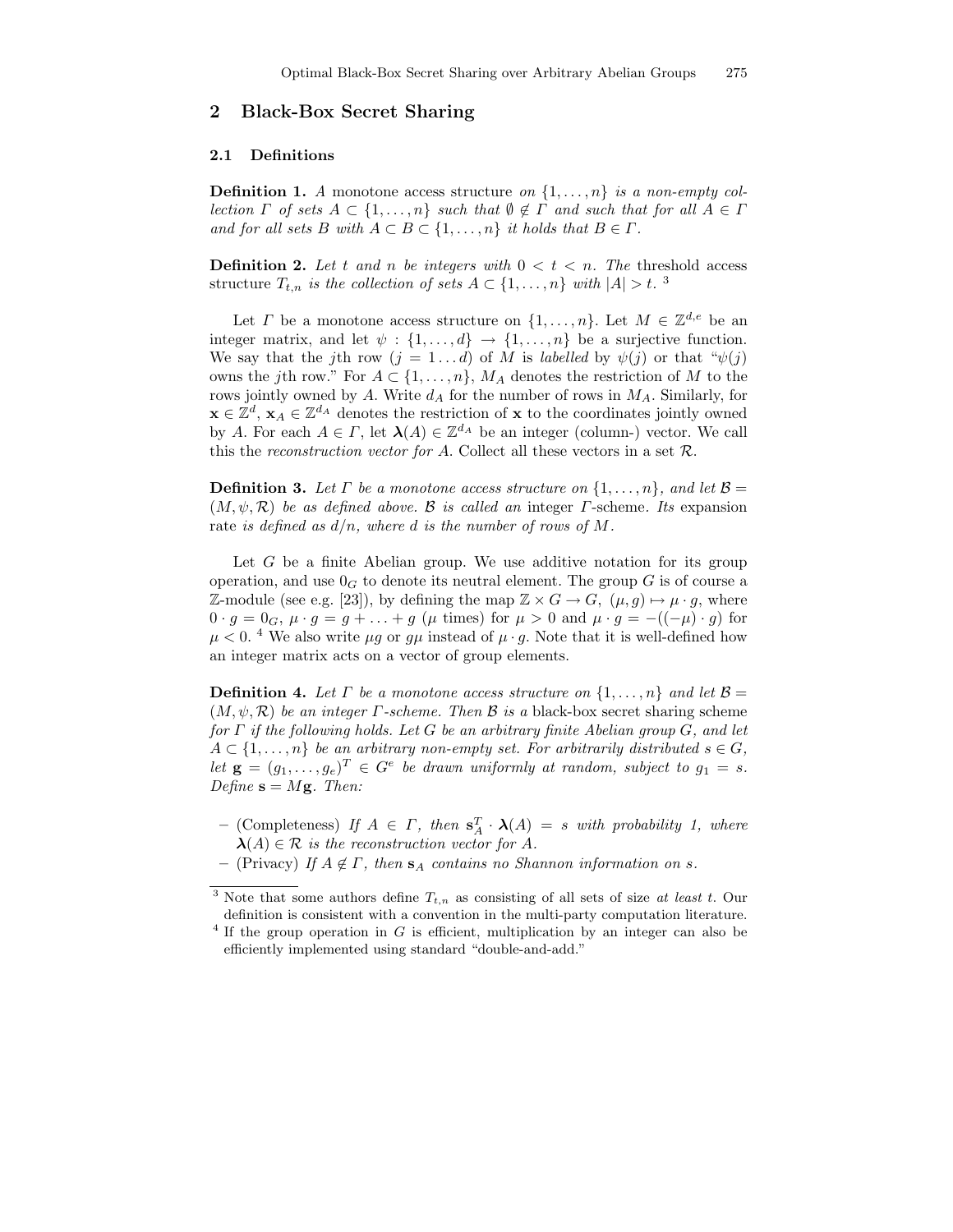Note that these schemes <sup>5</sup> are homomorphic in the sense that the sum  $s + s'$ of two share vectors **s** and **s'**, is a share vector for the sum  $s + s'$  of their corresponding secrets  $s$  and  $s'$ .

#### 2.2 Monotone Span Programs over Rings

In this section we provide quite natural necessary and sufficient conditions under which an integer  $\Gamma$ -scheme is a black-box secret sharing scheme for  $\Gamma$ . To this end, we introduce the notion of *monotone span programs over rings*. This is a certain variation of monotone span programs over finite fields, introduced by Karchmer and Wigderson [20]. These are well-known to have a natural one-toone correspondence with linear secret sharing schemes over finite fields (see e.g. [19, 1]). Monotone span programs over  $\mathbb{Z}$  (*ISPs*) will turn out to have a similar correspondence with black-box secret sharing schemes. We also show an efficient conversion of a monotone span program over an integral extension ring of  $\mathbb{Z}$  to an ISP.

As an aside, monotone span programs over rings are the basis for multi-party computation over black-box rings, as studied in [9]. In particular, the techniques of [8] for secure multiplication and VSS apply to this flavor of monotone span program as well.

Throughout this paper,  $R$  denotes a (not necessarily finite) commutative ring with 1. Let  $\Gamma$  be a monotone access structure on  $\{1, \ldots, n\}$ , and let  $M \in R^{d,e}$ be a matrix whose d rows are labelled by a surjective function  $\psi: \{1, \ldots, d\} \rightarrow$  $\{1,\ldots,n\}.$ 

**Definition 5.**  $\boldsymbol{\varepsilon} = (1, 0, \dots, 0)^T \in R^e$  is called the target vector. Furthermore,  $\mathcal{M} = (R, M, \psi, \varepsilon)$  is called a monotone span program (over the ring R). If  $R = \mathbb{Z}$ , it is called an integer span program, or ISP, for short. We define size( $\mathcal{M}$ ) = d, where d is the number of rows of M.

For  $N \in R^{a,b}$ , imN denotes its column space, i.e., the space of all vectors  $Nx \in R^a$ , where x ranges over  $R^b$ , and kerN denotes its null-space, i.e., the space of all vectors  $\mathbf{x} \in R^b$  with  $N\mathbf{x} = \mathbf{0} \in R^a$ .

**Definition 6.** As above, let  $\Gamma$  be a monotone access structure and let  $\mathcal{M} =$  $(R, M, \psi, \varepsilon)$  be a monotone span program over R. Then M is a monotone span program for  $\Gamma$ , if for all  $A \subset \{1, \ldots, n\}$  the following holds.

 $- If A \in \Gamma, then \varepsilon \in \text{im} M_A^T.$  $-If A \notin \Gamma$ , then there exists  $\kappa = (\kappa_1, \ldots, \kappa_e)^T \in \text{ker} M_A$  with  $\kappa_1 = 1$ .

We also say that  $M$  computes  $\Gamma$ .

 $^5$  See [21] for an equivalent definition. We also note that only requiring reconstruction to be linear, as some authors do, results in an equivalent definition of black-box secret sharing. This is an easily proved consequence of Lemma 2, but we omit the details here.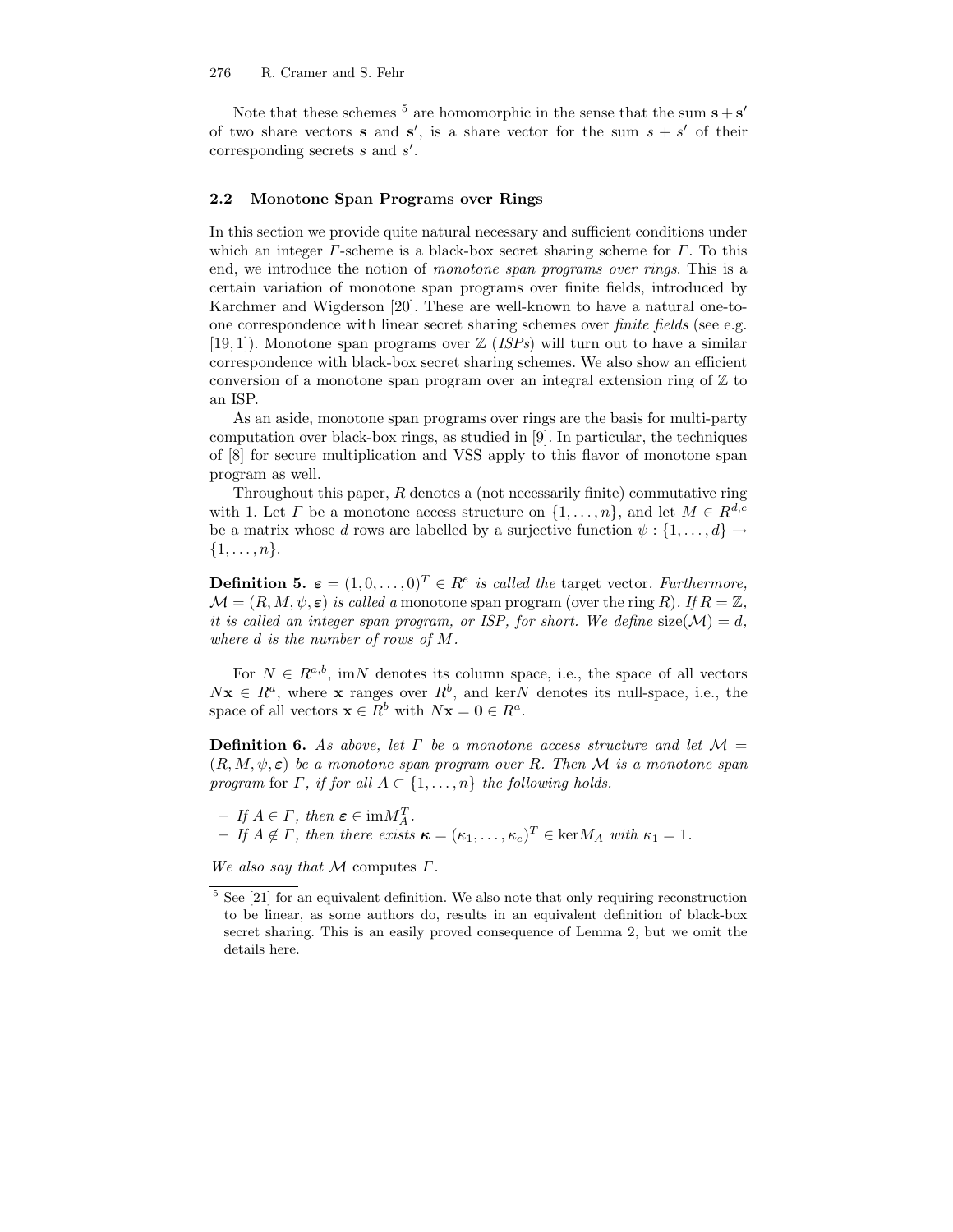If  $R$  is a *field*, our definition is equivalent to the computational model of monotone span programs over fields [20]. Indeed, this model is characterized by the condition that  $A \in \Gamma$  if and only if  $\varepsilon \in \text{im} M_A^T$ . The equivalence follows from the remark below.

*Remark 1*. By basic linear algebra, if R is a field, then  $\epsilon \notin \text{im}M_A^T$  implies that there exists  $\kappa \in \text{ker} M_A$  with  $\kappa_1 = 1$ . If R is not a field this does not necessarily hold. <sup>6</sup> The implication in the other direction trivially holds regardless of R.

Using (generally inefficient) representations of monotone access structures as monotone Boolean formulas and using induction in a similar style as in e.g. [2], it is straightforward to verify that for all  $\Gamma$  and for all  $R$ , there is a monotone span program over R that computes  $\Gamma$ .

**Definition 7.** For any  $\Gamma$  and for any  $R$ ,  $msp_R(\Gamma)$  denotes the minimal size of a monotone span program over R computing  $\Gamma$ . If  $R = \mathbb{Z}$ , we write  $\text{isp}(\Gamma)$ .

Define a non-degenerate monotone span program as one for which the rows of M span the target-vector. As opposed to the case of fields, a non-degenerate monotone span program over a ring need not compute any monotone access structure. This is of no concern here, though.

The following proposition characterizes black-box secret sharing schemes in terms of ISPs.

**Proposition 1.** Let  $\Gamma$  be a monotone access structure on  $\{1, \ldots, n\}$ , and let  $\mathcal{B} = (M, \psi, \mathcal{R})$  be an integer *Γ*-scheme. Then *B* is a black-box secret sharing scheme for  $\Gamma$  if and only if  $\mathcal{M} = (\mathbb{Z}, M, \psi, \varepsilon)$  is an ISP for  $\Gamma$  and for all  $A \in \Gamma$ , its reconstruction vector  $\lambda(A) \in \mathcal{R}$  satisfies  $M_A^T \lambda(A) = \varepsilon$ .

Proof. The argument that the stated ISP is sufficient for black-box secret sharing is quite similar to the well-known case of linear secret sharing over finite fields. The other direction of the implication follows in essence from Lemma 1 below. We include full details for convenience.

Consider the ISP from the statement of the proposition, together with the assumption on the reconstruction vectors. Consider an arbitrary set  $A \subset \{1, \ldots, n\}$ and an arbitrary finite Abelian group G. Define  $s = Mg$  for arbitrary  $g =$  $(s, g_2, \ldots, g_e)^T \in G^e$ . Suppose  $A \in \Gamma$ , and let  $\lambda(A) \in \mathcal{R}$  be its reconstruction vector. It follows that  $\mathbf{s}_A^T \boldsymbol{\lambda}(A) = (M_A \mathbf{g})^T \boldsymbol{\lambda}(A) = \mathbf{g}^T (M_A^T \boldsymbol{\lambda}(A)) = \mathbf{g}^T \boldsymbol{\varepsilon} = s.$ Thus the completeness condition from Definition 4 is satisfied. If  $A \notin \Gamma$ , then there exists  $\kappa \in \mathbb{Z}^e$  with  $M_A \kappa = \mathbf{0} \in \mathbb{Z}^{d_A}$  and  $\kappa_1 = 1$ , by Definition 6. For arbitrary  $s' \in G$ , define  $s' = M(g + (s' - s)\kappa) \in G^{d_A}$ . The secret defined by  $s'$ equals s', while on the other hand  $s'_{A} = s_{A}$ . This implies perfect privacy: the assignment  $\mathbf{g}' = \mathbf{g} + (s' - s)\kappa$  provides a bijection between the set of possible vectors of "random coins" consistent with  $s_A$  and s, and the set of those consistent with  $s_A$  and  $s'$ . Therefore, the privacy condition from Definition 4 is also satisfied.

<sup>&</sup>lt;sup>6</sup> Consider for example the integer matrix  $M = (2\ 0)$ .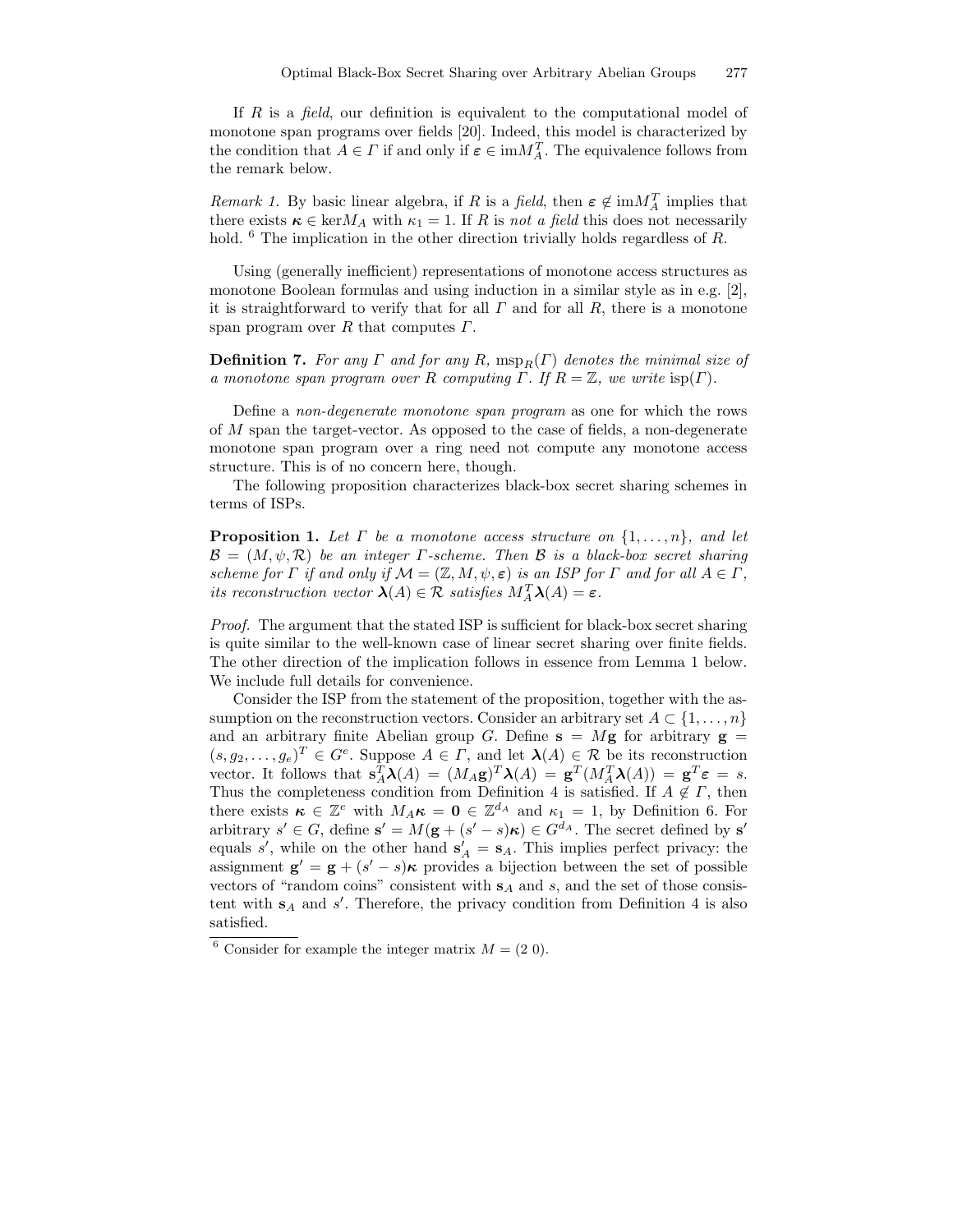#### 278 R. Cramer and S. Fehr

In the other direction of the proposition, we start with a black-box secret sharing scheme for  $\Gamma$  according to Definition 4. Consider an arbitrary set  $A \subset \{1, \ldots, n\}$ . Suppose  $A \in \Gamma$ , and let  $\lambda(A) \in \mathcal{R}$  be its reconstruction vector. For an arbitrary prime p, set  $G = \mathbb{Z}_p$ . By the completeness condition from Definition 4, it follows that  $(1, 0, \ldots, 0)^T \equiv (M_A I_e)^T \lambda(A) \equiv M_A^T \lambda(A) \bmod p$ , where  $I_e \in \mathbb{Z}_p^{e,e}$  is the identity matrix. This holds for all primes p. Hence,  $M_A^T \lambda(A) = (1, 0, \ldots, 0)^T = \varepsilon$ . Therefore, the condition on the sets  $A \in \Gamma$  in Definition 6 and the condition on the reconstruction vectors  $\mathcal R$  from the statement of the proposition are satisfied.

To conclude the proof we show that the privacy condition from Definition 4 implies the condition on the sets  $A \notin \Gamma$  from Definition 6. The following formulation is equivalent. Let  $y \in \mathbb{Z}^{d_A}$  denote the left-most column of  $M_A$ , and let  $N_A \in \mathbb{Z}^{d_A, e-1}$  denote the remaining  $e-1$  columns. Then it is to be shown that the linear system of equations  $N_A\mathbf{x} = \mathbf{y}$  is solvable over  $\mathbb{Z}$ .

By Lemma 1 below, it is sufficient to show that this holds modulo  $m$ , for all  $m \in \mathbb{Z}, m \neq 0$ . With notation as in Definition 4 and considering  $G = \mathbb{Z}_m$ , it follows from the privacy condition that there exists  $\mathbf{g}' \in \mathbb{Z}_m^e$  such that  $g'_1 \equiv s-1$ and  $\mathbf{s}_A \equiv M_A \mathbf{g}'$ . Setting  $\kappa \equiv \mathbf{g} - \mathbf{g}' \in \mathbb{Z}_m^e$ , we have  $M_A \kappa \equiv \mathbf{0}$  with  $\kappa_1 \equiv 1$ . In other words,  $N_A \mathbf{x} = \mathbf{y}$  is solvable over  $\mathbb{Z}_m$  for all integers  $m \neq 0$ .

We note that [21] also gives a characterization. Although there are some similarities in the technical analysis, the conditions stated there are still in terms of the black-box secret sharing scheme, rather than by providing simple algebraic conditions on the matrix  $M$  as we do. Therefore, we feel that our approach based on integer span programs is perhaps more useful and insightful, especially since monotone span programs over finite fields have since long been known to be equivalent to linear secret sharing schemes over finite fields.

**Lemma 1.** Let  $N \in \mathbb{Z}^{a,b}$  and  $y \in \mathbb{Z}^a$ . Then the linear system of equations  $Nx = y$  is solvable over  $\mathbb{Z}$  if and only if it is solvable over  $\mathbb{Z}_m$  for all integers  $m \neq 0$ .

Proof. The forward direction of the proposition is trivial. In the other direction, consider the  $\mathbb{Z}$ -module  $H$  generated by the columns of  $N$ . By basic theory of Z-modules (see e.g. [23]), there exists a Z-basis  $\mathcal{B} = (\mathbf{b}_1, \dots, \mathbf{b}_a)$  of  $\mathbb{Z}^a$ , and non-zero integers  $a_1, \ldots, a_l$  such that  $\mathcal{B}_H = (a_1 \mathbf{b}_1, \ldots, a_l \mathbf{b}_l)$  is a Z-basis of H. Let L denote the Z-module with basis  $\mathcal{B}_L = (\mathbf{b}_1, \ldots, \mathbf{b}_l)$ . Note that  $H \subset L$ . Let p be an arbitrary prime, and let  $\overline{(\cdot)}$  denote reduction modulo p. Since the determinant of  $\mathcal B$  is  $\pm 1$ ,  $\overline{\mathcal B}$  (resp.  $\overline{\mathcal B}_L$ ) provides a basis for the vector-space  $\mathbb F_p^a$ (resp. the vector-space  $\overline{L}$ ). Note that  $\overline{\mathcal{B}}_L \subset \overline{\mathcal{B}}$ .

It follows from the assumptions that  $\overline{y} \in \overline{H} \subset \overline{L}$ . Let  $(y_1, \ldots, y_a) \in \mathbb{Z}^a$  denote the coordinates of  $y$  wrt.  $\beta$ . Since the latter observation holds for all primes  $p$ , it follows that  $y_{l+1} = \ldots = y_a = 0$ . Hence,  $\mathbf{y} \in L$ . Now set  $\hat{m} = \prod_{i=1}^{l} a_i$ . By the assumptions, there exists  $\mathbf{c}_{\hat{m}} \in \mathbb{Z}^a$  such that  $\mathbf{y} + \hat{m} \cdot \mathbf{c}_{\hat{m}} \in H$ . Therefore,  $\hat{m} \cdot \mathbf{c}_{\hat{m}} \in L$ , and by the definition of L,  $\mathbf{c}_{\hat{m}} \in L$ . By the choice of  $\hat{m}$ , it follows that  $\hat{m} \cdot \mathbf{c}_{\hat{m}} \in H$ . We conclude that  $\mathbf{y} \in H$ , as desired.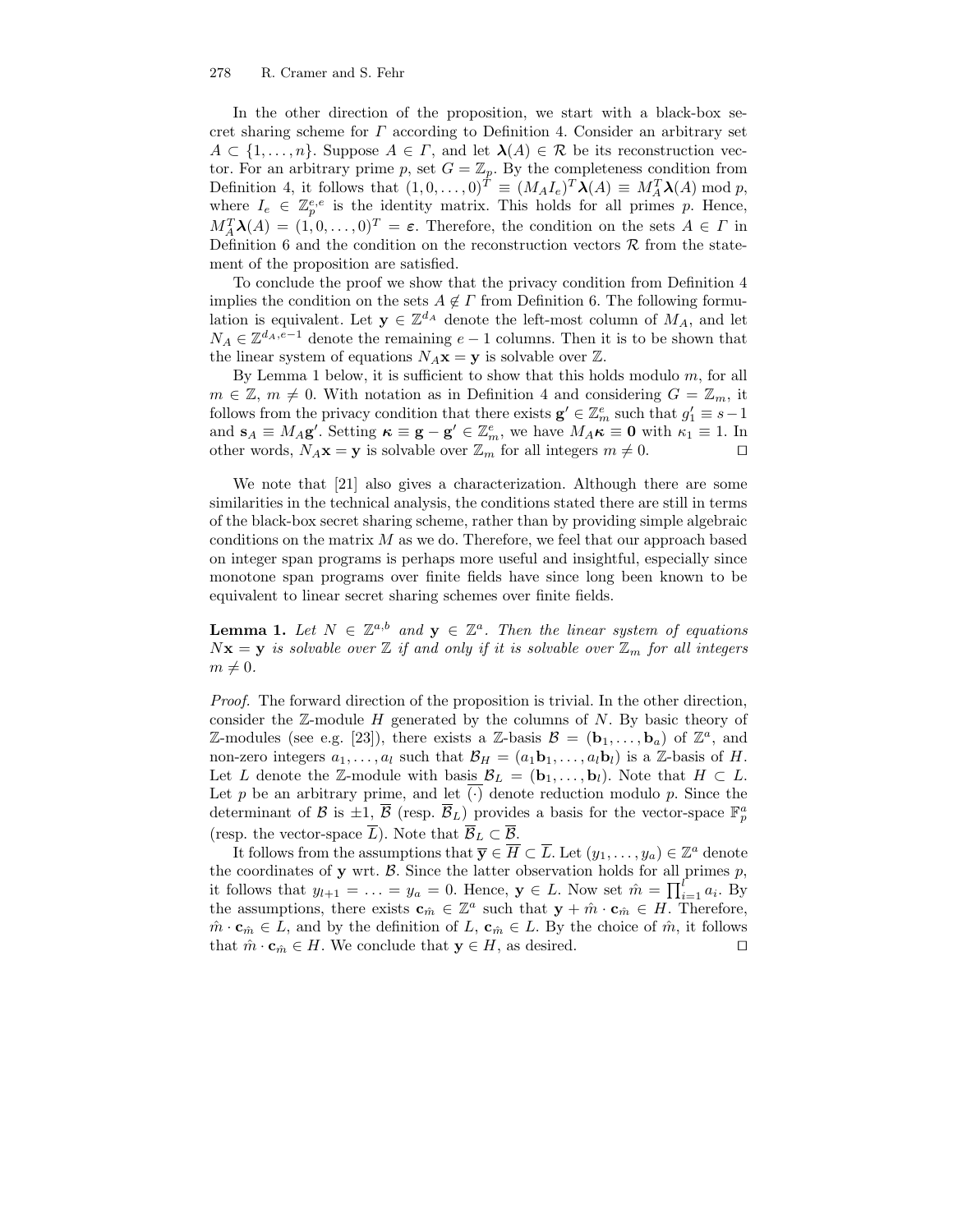Remark 2. Let  $\mathcal{M} = (R, M, \psi, \varepsilon)$  compute  $\Gamma$ . If R is a field or a principal ideal domain (such as  $\mathbb{Z}$ ), then we may assume without loss of generality that  $e \leq d$ , i.e., there are at most as many columns in M as there are rows.

This is easily shown using elementary linear algebra, and using the basic properties of modules over principal ideal domains (see e.g. [23] and the proof of Lemma 1). Briefly, since  $M$  is non-degenerate, the last statement in Remark 1 implies that the space generated by the 2nd up to the  $e$ th column of  $M$  does not contain even a non-zero multiple of the first column. Without changing the access structure that is computed, we can always replace the 2nd up to the eth column of M by any set of vectors that generates the same space. If R is a field or a principal ideal domain, this space has a basis of cardinality at most  $d-1$ .

*Remark 3.* We may now identify a black-box secret sharing scheme for  $\Gamma$  with an ISP  $\mathcal{M} = (\mathbb{Z}, M, \psi, \varepsilon)$  for  $\Gamma$ . A reconstruction vector for  $A \in \Gamma$  is simply any vector  $\lambda(A) \in \mathbb{Z}^{d_A}$  such that  $M_A^T \lambda(A) = \varepsilon$ . Note that the expansion rate of the corresponding black-box secret sharing scheme is equal to  $size(\mathcal{M})/n$ . By Remark 2 it uses at most size( $\mathcal{M}$ ) random group elements.

We now state some lemmas that are useful in the sequel.

**Definition 8.** The dual  $\Gamma^*$  of a monotone access structure  $\Gamma$  on  $\{1, \ldots, n\}$  is the collection of sets  $A \subset \{1, \ldots, n\}$  such that  $A^c \notin \Gamma$ .

Note that  $\Gamma^*$  is a monotone access structure on  $\{1, \ldots, n\}$ , that  $(\Gamma^*)^* = \Gamma$ , and that  $(T_{t,n})^* = T_{n-t-1,n}$ . The lemma below generalizes a similar property shown in [20] for the case of fields.

**Lemma 2.**  $msp_R(\Gamma) = msp_R(\Gamma^*)$ , for all R and  $\Gamma$ .

*Proof.* Let  $\mathcal{M} = (R, M, \psi, \varepsilon)$  be a monotone span program for  $\Gamma$ . Select an arbitrary generating set of vectors  $\mathbf{b}_1, \ldots, \mathbf{b}_l$  for ker $M^T$ , and choose  $\boldsymbol{\lambda}$  with  $M^T \lambda = \varepsilon$ . Let  $M^*$  be the matrix defined by the  $l+1$  columns  $(\lambda, \mathbf{b}_1, \mathbf{b}_2, \ldots, \mathbf{b}_l)$ , and use  $\psi$  to label  $M^*$  as well. Define  $\mathcal{M}^* = (R, M^*, \psi, \varepsilon^*)$ , where  $\varepsilon^* =$  $(1,0,\ldots,0)^T \in R^{l+1}$ . Note that size( $\mathcal{M}^*$ ) = size( $\mathcal{M}$ ). We claim that  $\mathcal{M}^*$  computes  $\Gamma^*$ . This is easy to verify.

If  $A^c \notin \Gamma$ , then by Definition 6, there exists  $\kappa \in R^{l+1}$  such that  $M_{A^c} \kappa = 0$ and  $\kappa_1 = 1$ . Define  $\mathbf{\lambda}^* = M_A \kappa$ . Then  $(M^*)^T_A \mathbf{\lambda}^* = ((M^*)^T \cdot M) \kappa = \varepsilon^*$ . On the other hand, if  $A^c \in \Gamma$ , then there exists  $\hat{\lambda} \in R^d$  such that  $M^T \hat{\lambda} = \varepsilon$  and  $\hat{\lambda}_A = 0$ . By definition of  $M^*$ , there exists  $\kappa \in R^{l+1}$  such that  $M^*\kappa = \hat{\lambda}$  and  $\kappa_1 = 1$ . Hence,  $M_A^* \kappa = \hat{\lambda}_A = 0$  and  $\kappa_1 = 1$ . This concludes the proof.

The lemma below holds in a more general setting, but we tailor it to ours.

**Lemma 3.** Let  $f(X) \in \mathbb{Z}[X]$  be a monic, irreducible polynomial. Write  $m =$ deg(f). Consider the ring  $R = \mathbb{Z}[X]/(f(X))$ . Suppose  $\mathcal{M} = (R, M, \psi, \varepsilon)$  is a monotone span program over R for a monotone access structure  $\Gamma$ . Then there exists an ISP  $\mathcal{M} = (\mathbb{Z}, M, \psi, \hat{\epsilon})$  for  $\Gamma$  with size( $\mathcal{M}$ ) =  $m \cdot$  size( $\mathcal{M}$ ).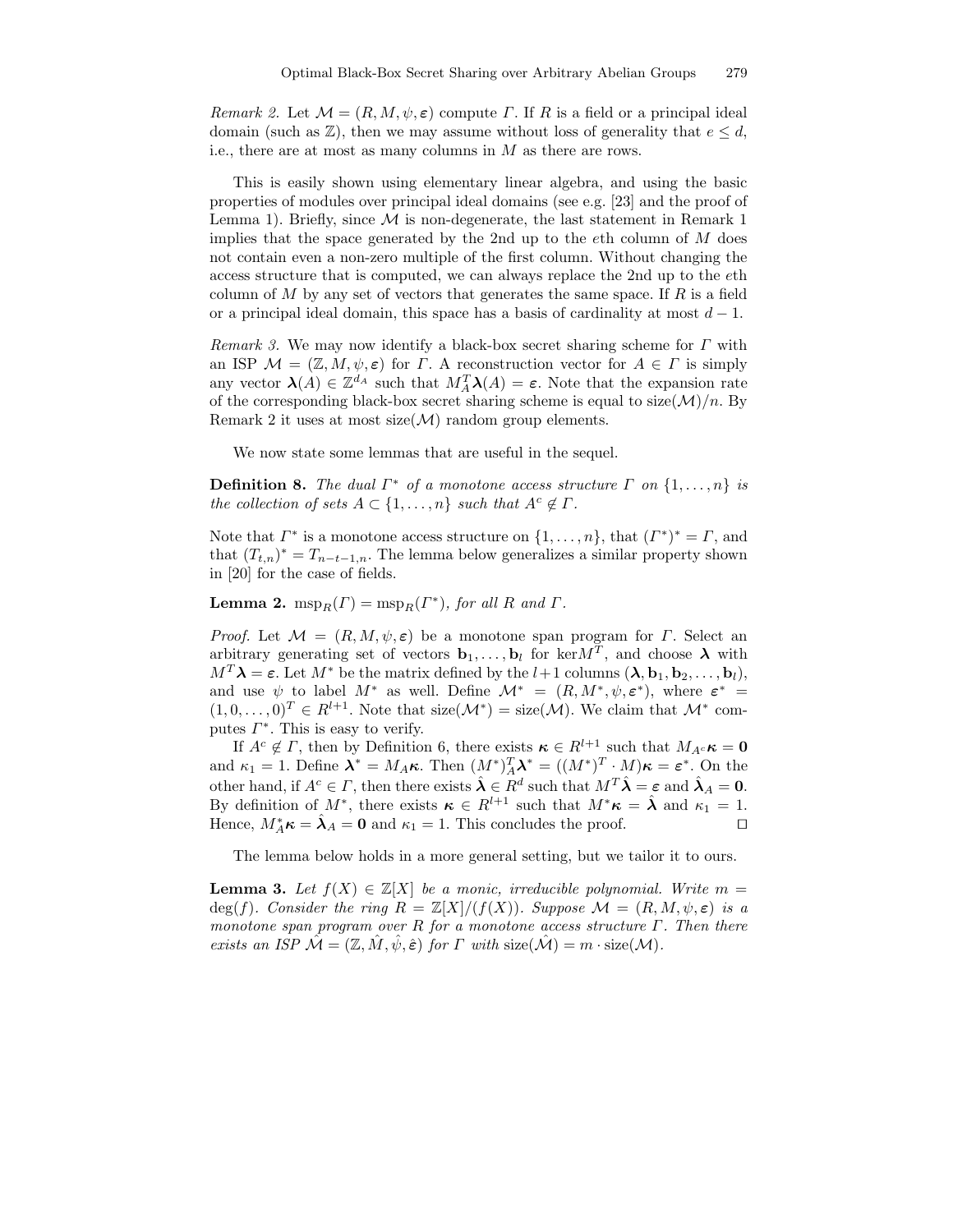Proof. The proof is based on a standard algebraic technique for representing a linear map defined over an extension ring in terms of a linear map defined over the ground ring. This technique is also used in [20] for monotone span programs over extension fields. Since our definition of monotone span programs over rings differs slightly from the definitions in [20], we explain it in detail.

Note that  $R$  is a commutative ring with 1 and that it has no zero divisors, but that it is not a field. Fix  $w \in R$  such that  $f(w) = 0$  (such as  $w = \overline{X}$ , the class of X modulo  $f(X)$ ). Then for each  $x \in R$ , there exists a unique coordinate-vector  $\vec{x} = (x_0, \dots, x_{m-1})^T \in \mathbb{Z}^m$  such that  $x = x_0 \cdot 1 + x_1 \cdot w + \dots + x_{m-1} \cdot w^{m-1}$ . In other words,  $W = \{1, w, ..., w^{m-1}\}\$ is a basis for R when viewed as a Z-module.

For each  $x \in R$  there exists a matrix in  $\mathbb{Z}^{m,m}$ , denoted as  $[x]$ , such that, for all  $y \in R$ ,  $[x]\overrightarrow{y} = \overrightarrow{xy}$  (the coordinate vector of  $xy \in R$ ). The columns of  $[x]$  are simply the coordinate vectors of  $x, x \cdot w, \ldots, x \cdot w^{m-1}$ . If  $x \in \mathbb{Z}$ , then  $[x]$  is a diagonal matrix with x's on its main diagonal. Furthermore, for all  $x, y \in R$ , we have the identities  $[x + y] = [x] + [y]$  and  $[xy] = [x][y]$ .

Consider the monotone span program  $\mathcal{M} = (R, M, \psi, \varepsilon)$  from the statement of the lemma. As before, write  $d$  (resp.  $e$ ) for the number of rows (resp. columns) of M. We define the ISP  $\mathcal{M} = (\mathbb{Z}, \hat{M}, \hat{\psi}, \hat{\epsilon})$  as follows. Construct  $\hat{M} \in \mathbb{Z}^{md,me}$ from M by replacing each entry  $x \in R$  in M by the matrix [x]. The labeling  $\psi$ is extended to  $\hat{\psi}$  in the obvious way, i.e., if a player owns a certain row in M, then that same player owns the m rows that it is substituted with in  $\hat{M}$ . The target vector  $\hat{\boldsymbol{\varepsilon}}$  is defined by  $\hat{\boldsymbol{\varepsilon}} = (1, 0 \dots, 0)^T \in \mathbb{Z}^{me}$ .

We verify that  $\hat{\mathcal{M}}$  is an ISP for  $\Gamma$ . First, consider a set  $A \in \Gamma$ . By definition, there exists a vector  $\boldsymbol{\lambda} = (\lambda_1, \dots, \lambda_{d_A})^T \in R^{d_A}$  such that  $M_A^T \boldsymbol{\lambda} = \boldsymbol{\varepsilon}$ . Using the identities stated above and carrying out matrix multiplication "block-wise," it follows that  $\hat{M}_{A}^{T}([\lambda_1], \ldots, [\lambda_{d_A}])^{T} = ([1], [0], \ldots, [0])^{T}$ . Define  $\hat{\lambda} \in \mathbb{Z}^{md_A}$  as the first column of the matrix  $([\lambda_1], \ldots, [\lambda_{d_A}])^T$ . Then  $\hat{M}_A^T \hat{\lambda} = \hat{\varepsilon}$ . Now consider a set  $A \notin \Gamma$ . By definition, there exists  $\kappa = (\kappa_1, \kappa_2, \ldots, \kappa_e)^T \in R^e$  such that  $\kappa_1 = 1$  and  $M_A \kappa = 0 \in R^{d_A}$ . Using similar reasoning as above, it follows that  $\hat{M}_A([\kappa_1]^T,\ldots,[\kappa_e]^T)^T = ([0]^T,\ldots,[0]^T)^T$ . Define  $\hat{\kappa} \in \mathbb{Z}^{me}$  as the first column of the matrix derived from  $\kappa$  in the above equation. Then, the first m entries of  $\hat{\kappa}$  are  $1, 0, \ldots, 0$  (since  $\kappa_1 = 1$ ) and  $\hat{M}_A \hat{\kappa} = \mathbf{0} \in \mathbb{Z}^{d_A}$ .

This proves the lemma. As an aside, it follows directly from the analysis above that we may delete the 2nd up to mth leftmost colums of  $\tilde{M}$  and the corresponding coordinates of  $\hat{\epsilon}$  without changing the access structure computed. Hence,  $1 + m(e - 1)$  columns suffice, rather than me.

## 3 Lower Bounds for the Threshold Case

**Proposition 2.** For all integers  $t, n$  with  $0 < t < n-1$ , isp $(T_{t,n}) = \Omega(n \cdot \log n)$ . Hence, the expansion factor of a black-box secret sharing scheme for  $T_{t,n}$  with  $0 < t < n - 1$  is  $\Omega(\log n)$ .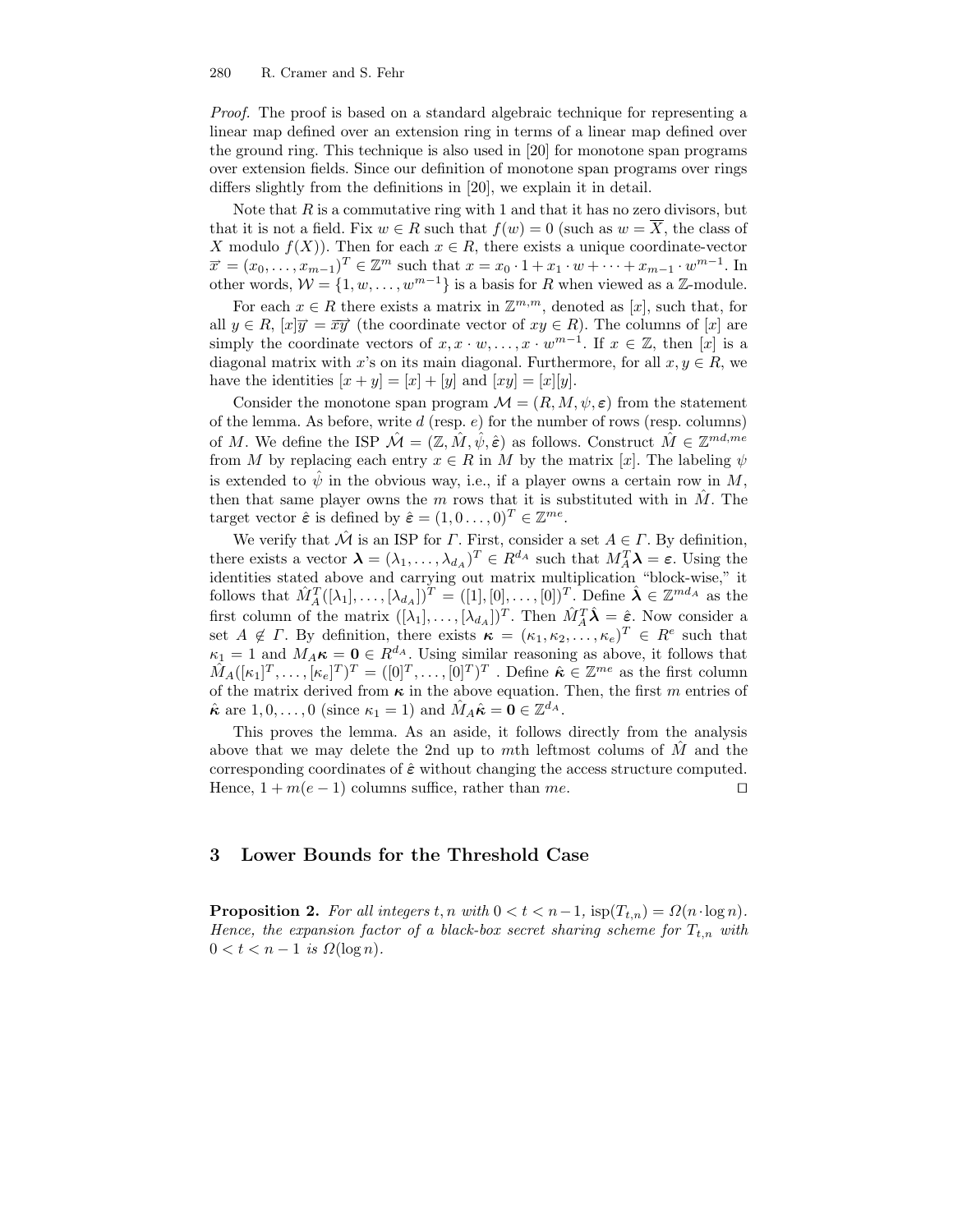Proposition 2 follows quite directly from the bound shown in Theorem 1 for binary monotone span programs, as proved in [20]. <sup>7</sup> Before we give the details of the proof of Proposition 2, we include a proof of their bound for convenience. Note that we have made constants for their asymptotic bound explicit.

Throughout this section, K denotes a field. Let  $\mathcal{M} = (K, M, \psi, \varepsilon)$  be a nondegenerate monotone span program. The access structure of  $M$ , denoted  $\Gamma(\mathcal{M})$ , is the collection of sets A such that  $\varepsilon \in \text{im}M_A^T$ . Note that by Remark 1 this is consistent with our Definition 6. We write  $msp_2(\Gamma)$  instead of  $msp_{\mathbb{F}_2}(\Gamma)$ .

Proposition 3.  $[20] \operatorname{msp}_2(T_{1,n}) \geq n \cdot \log n$ .

*Proof.* Consider a monotone span program  $\mathcal{M} = (\mathbb{F}_2, M, \psi, \varepsilon)$  such that  $\Gamma(\mathcal{M}) =$  $T_{1,n}$ . Define e as the number of columns of M, d as its number of rows, and  $d_i$ as the number of rows of  $M_i$  for  $i = 1...n$ , where we write  $M_i$  instead of  $M_{\{i\}}$ and  $d_i$  instead of  $d_{\{i\}}$ . Without loss of generality, assume that the rows of each  $M_i$  are linearly independent over  $\mathbb{F}_2$ . Let  $H_1$  collect the vectors in  $\mathbb{F}_2^e$  with first coordinate equal to 1. Since  $\{i\} \notin T_{1,n}$ , Remark 1 implies that  $|\text{ker}M_i \cap H_1| \neq \emptyset$ . By assumption on  $M_i$ ,  $|\text{ker }M_i \cap H_1| = 2^{e-1-d_i}$  for  $i = 1 \dots n$ . On the other hand,  ${i, j} \in T_{1,n}$ . Hence, by Remark 1, we have ker $M_i \cap \text{ker }M_j \cap H_1 = \emptyset$ , for all  $i, j$ with  $1 \leq i < j \leq n$ . By counting and normalizing,  $2^{-d_1} + \cdots + 2^{-d_n} \leq 1$ . By the Log Sum Inequality (see e.g. [7]),  $d = d_1 + \cdots + d_n \ge n \log n$ .

**Theorem 1.**  $[20]$   $n \cdot (\lfloor \log n \rfloor + 1) \ge \text{msp}_2(T_{t,n}) \ge n \cdot \log \frac{n+3}{2}$ , for all t, n with  $0 < t < n - 1$ .

Proof. The upper bound, which is not needed for our purposes, follows by considering an appropriate Vandermonde matrix over the field  $\mathbb{F}_{2^u}$ , where  $u =$ ( $\log n$ +1). This is turned into a binary monotone span program for  $T_{t,n}$  using a similar conversion technique as in Lemma 3.

For the lower bound, note that we may assume that  $t \geq (n-1)/2$ , since  $msp_2(T_{t,n}) = msp_2(T_{n-t-1,n})$  by Lemma 2. We have the following estimates.

$$
msp_2(T_{t,n}) \ge \frac{n}{t+2} \cdot msp_2(T_{t,t+2}) = \frac{n}{t+2} \cdot msp_2(T_{1,t+2})
$$
  
 
$$
\ge \frac{n}{t+2} \cdot (t+2) \cdot \log(t+2) \ge n \cdot \log\frac{n+3}{2}.
$$

The first inequality is argued as follows. Consider an arbitrary monotone span program  $\mathcal{M} = (\mathbb{F}_2, M, \psi, \varepsilon)$  for  $T_{t,n}$ . Assume without loss of generality that the number of rows in  $M_i$  is at most the number of rows in  $M_{i+1}$ ,  $i = 1, \ldots, n-1$ . The first  $t + 2$  blocks  $M_1, \ldots, M_{t+2}$  clearly form a monotone span program for  $T_{t,t+2}$ . Hence, the total number of rows in these blocks is at least  $\text{msg}_2(T_{t,t+2})$ . Each other block  $M_j$  with  $j > t + 2$  has at least as many rows as any of the first  $t+2$  blocks. Therefore,  $M_j$  has at least  $\text{msg}_2(T_{t,t+2})/(t+2)$  rows. Summing up over all  $i$  according to the observations above gives the first inequality.

The equality is implied by Lemma 2, the second to last inequality follows from Proposition 3, and the last one from  $t \ge (n-1)/2$ .

<sup>&</sup>lt;sup>7</sup> Note that  $\text{isp}(T_{n-1,n}) = n$ : the case  $t = n-1$  is solved by simple additive "*n*-out-of-*n* secret sharing."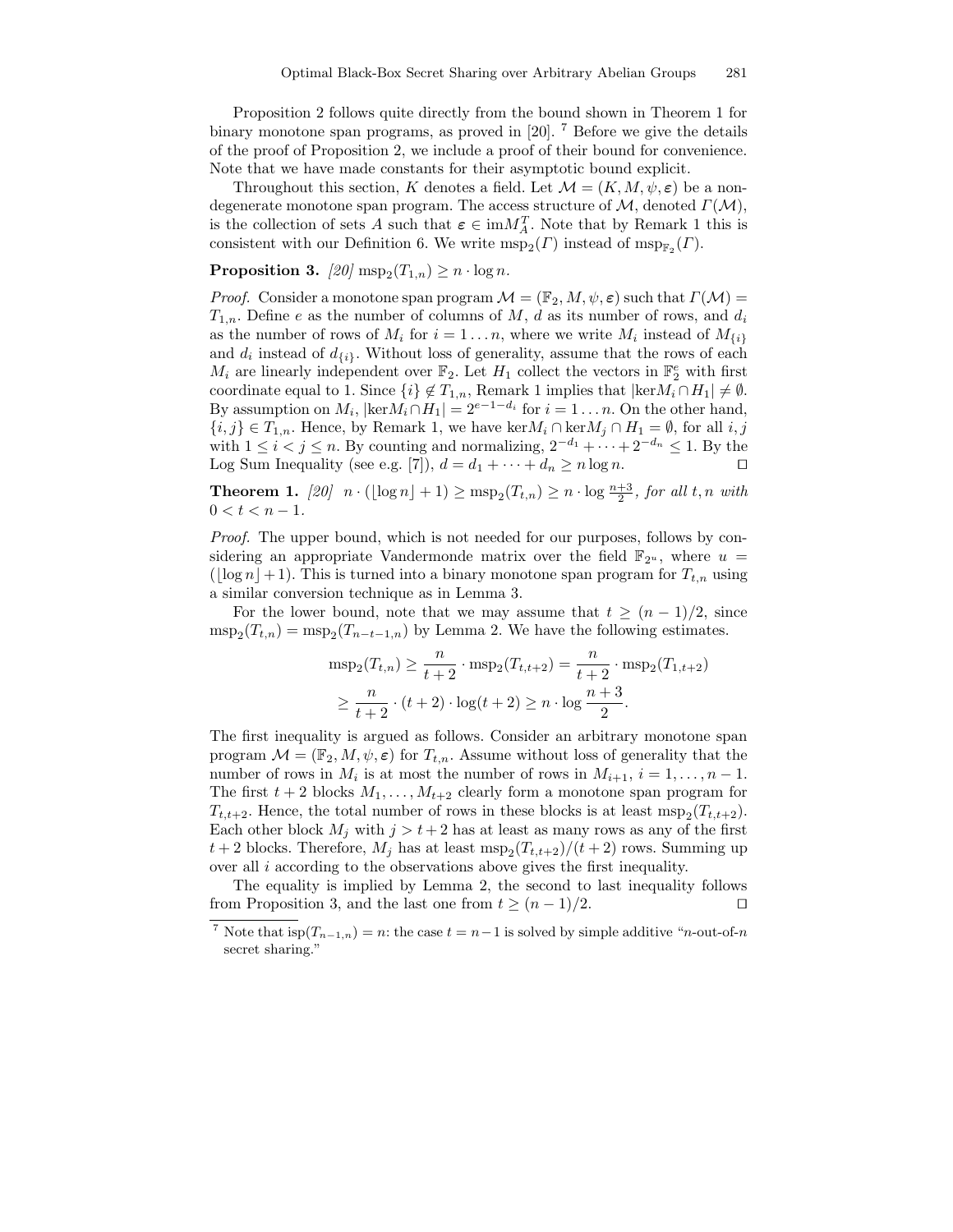For the proof of Proposition 2, let an ISP for  $T_{t,n}$  be given, and consider the ISP matrix, but with all entries reduced modulo 2. By our ISP definition and by arguing the cases  $A \notin T_{t,n}$  using Remark 1, it follows that a binary monotone span program for  $T_{t,n}$  is obtained in this way. The argument is concluded by applying Theorem 1. <sup>8</sup> The statement about black-box secret sharing follows from Proposition 1.

Note that our lower bound on black-box secret sharing can also be appreciated without reference to Proposition 1, by essentially the same argument as above. Namely, setting  $G = \mathbb{Z}_2$  in Definition 4, we clearly obtain a (binary) linear secret sharing scheme. This is well-known to be equivalent to a binary monotone span program, as mentioned before. Hence, we can directly apply the bound from Theorem 1.

## 4 Optimal Black-Box Threshold Secret Sharing

**Theorem 2.** For all integers  $t, n$  with  $0 < t < n - 1$ ,  $\text{isp}(T_{t,n}) = \Theta(n \cdot \log n)$ . Hence, there exists a black-box secret sharing scheme for  $T_{t,n}$  with expansion  $factor\ O(\log n)$ , which is minimal.

Proof. By Proposition 1 it is sufficient to focus on the claim about the ISPs. The lower bound follows from Proposition 2. For the upper bound, we consider rings of the form  $R = \mathbb{Z}[X]/(f(X))$ , where  $f(X) \in \mathbb{Z}[X]$  is a monic, irreducible polynomial. Write  $m = \deg(f)$ , the degree of R over Z.

On account of Lemma 3, it is sufficient to exhibit a ring  $R$  together with a monotone span program M over R for  $T_{t,n}$  such that  $m = O(\log n)$  and  $size(\mathcal{M})=O(n).$ 

The proof is organized as follows. We first identify a certain technical property of a ring R that facilitates the construction of a monotone span program over R for  $T_{t,n}$ , with size  $O(n)$ . We finalize the proof by constructing a ring R that enjoys this technical property, and that has degree  $O(\log n)$  over  $\mathbb{Z}$ .

For  $x_1, \ldots, x_n \in R$ , define

$$
\Delta(x_1,\ldots,x_n)=\prod_{i=1}^n x_i\cdot \prod_{1\leq j
$$

Assume, for the moment, that there exist  $\alpha_1, \ldots, \alpha_n \in R$  and  $r_0, r_1 \in R$  such that

$$
r_0 \cdot \Delta(1,\ldots,n)^2 + r_1 \cdot \Delta(\alpha_1,\ldots,\alpha_n)^2 = 1.
$$

This assumption implies the existence of a monotone span program over R for  $T_{t,n}$  with size  $2n$ , as we now show. Define

$$
\Delta_0 = \Delta(1, \dots, n) \in \mathbb{Z}, \text{ and } \Delta_1 = \Delta(\alpha_1, \dots, \alpha_n) \in R.
$$

<sup>8</sup> See [21, 22] for lower bounds on the randomness required in black-box secret sharing schemes.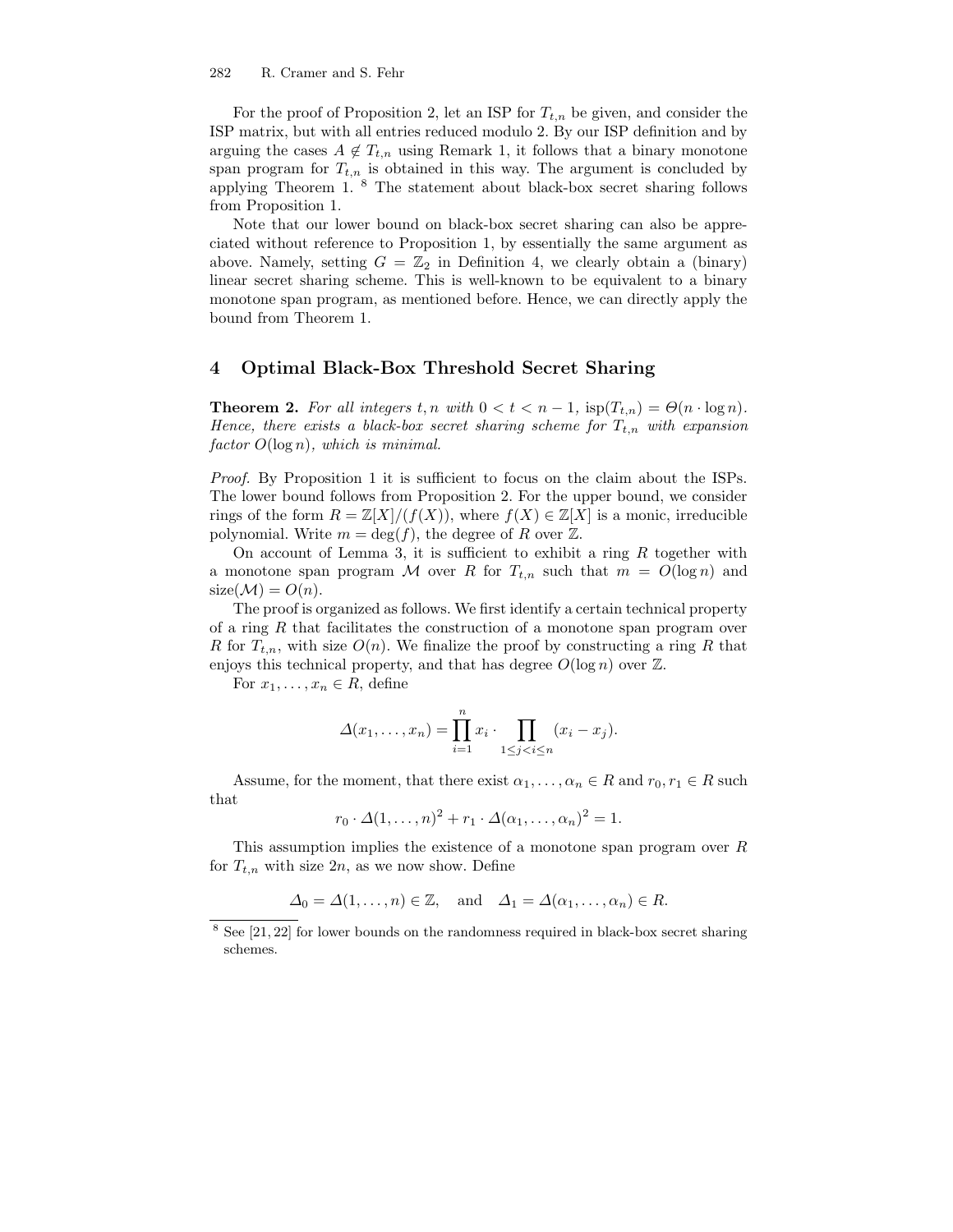Let  $N_0 \in R^{n,t+1}$  (resp.  $N_1 \in R^{n,t+1}$ ) be the matrix in which the *i*-th row is equal to  $(\Delta_0, i, i^2, \ldots, i^t)$  (resp.  $(\Delta_1, \alpha_i, \alpha_i^2, \ldots, \alpha_i^t)$ ),  $i = 1 \ldots n$ . In both cases, the *i*th row is labelled by  $i$ . When studied as possible monotone span programs over R for  $T_{t,n}$ ,  $N_0$  (resp.  $N_1$ ) satisfies Definition 6 for the sets  $A \notin T_{t,n}$ . On the other hand, in both cases, the rows owned by a set  $A \in T_{t,n}$  do not necessarily span the target vector  $(1,0,\ldots,0) \in R^{t+1}$ . However, these rows do span <sup>9</sup> the vector  $(\Delta_0^2, 0, \ldots, 0) \in R^{t+1}$  (resp.  $(\Delta_1^2, 0, \ldots, 0) \in R^{t+1}$ ). Both properties stated can be verified immediately, for instance using the well-known expression for a Vandermonde determinant in combination with Cramér's rule (see e.g. [23]); passing to the fraction field  $K$  of  $R$  (note that  $R$  has no zero-divisors), this rule implies that a  $c \times c$  linear system of equations  $Nx = y$  over the ring R, has a solution at least in case where  $y \in det(N) \cdot R^c$ . Another way is by using Lagrange Interpolation over  $K$ , and clearing denominators.

Define a new monotone span program matrix  $M \in R^{2n,2t+1}$  consisting of all pairs of rows

$$
(\Delta_0, i, i^2, \ldots, i^t, 0, \ldots, 0),
$$
 and  $(\Delta_1, 0, \ldots, 0, \alpha_i, \alpha_i^2, \ldots, \alpha_i^t),$ 

for  $i = 1...n$ . The shown padding consists of t zeroes in both cases, and each of the rows in a pair is labelled by i. Define  $\boldsymbol{\varepsilon} = (1, 0, \dots, 0)^T \in R^{2t+1}$ . The sets  $A \notin T_{t,n}$  clearly satisfy Definition 6, and this time the rows owned by sets  $A \in T_{t,n}$  span the target vector: they span in particular all vectors of the form  $(r \cdot \Delta_0^2 + s \cdot \Delta_1^2, 0, \ldots, 0)$ , with  $r, s \in R$ . By setting  $r = r_0$  and  $s = r_1$ , these include the target vector  $\varepsilon$ .

To conclude, we exhibit a ring R with degree  $O(\log n)$  over the integers and  $\alpha_1, \ldots, \alpha_n, r_0, r_1 \in R$  with  $r_0 \cdot \Delta_0^2 + r_1 \cdot \Delta_1^2 = 1$ , where  $\Delta_0 = \Delta(1, \ldots, n)$  and  $\Delta_1 = \Delta(\alpha_1, \ldots, \alpha_n).$ 

These conditions are reformulated as follows. Let  $\Pi_n$  denote the set of integer primes p with  $2 \leq p \leq n$  and define

$$
Q_n = \prod_{p \in \Pi_n} p \in \mathbb{Z}.
$$

Then we are looking for a ring R with degree  $O(\log n)$  over the integers and  $\alpha_1, \ldots, \alpha_n \in R$  such that

$$
\overline{\Delta}_1 \in (R/(Q_n))^*,
$$

i.e., the residue-class of  $\Delta_1$  in the ring  $R/(Q_n)$  is a unit.

Indeed, if  $\overline{\Delta}_1 \in (R/(Q_n))^*$ , then  $\overline{\Delta}_1 \in (R/(Q_n^k))^*$  as well, for any positive integer k. To verify this by induction, suppose that  $\Delta_1 \cdot v = 1 + w \cdot Q_n^i$  for some  $v, w \in R$  and  $i \geq 1$ : then  $\Delta_1 \cdot (v - vw \cdot Q_n^i) = 1 - w^2 \cdot Q_n^{2i}$  and  $2i \geq i + 1$ . As a consequence,  $\overline{\Delta}_1 \in (R/(\Delta_0^2))^*$ . Namely, as an integer,  $\Delta_0^2$  factors completely over the primes  $p \in \Pi_n$ . Then choose  $k_*$  large enough such that  $\Delta_0^2$  divides  $Q_n^{k_*}$ , and apply the previous observation. It follows that  $\overline{\Delta}_1^2 \in (R/(\Delta_0^2))^*$  as well, or equivalently, there exist  $r_0, r_1 \in R$  such that  $r_0 \cdot \Delta_0^2 + r_1 \cdot \Delta_1^2 = 1$ .

<sup>&</sup>lt;sup>9</sup> A similar property was first noticed and exploited in [17, 18] and later in [25].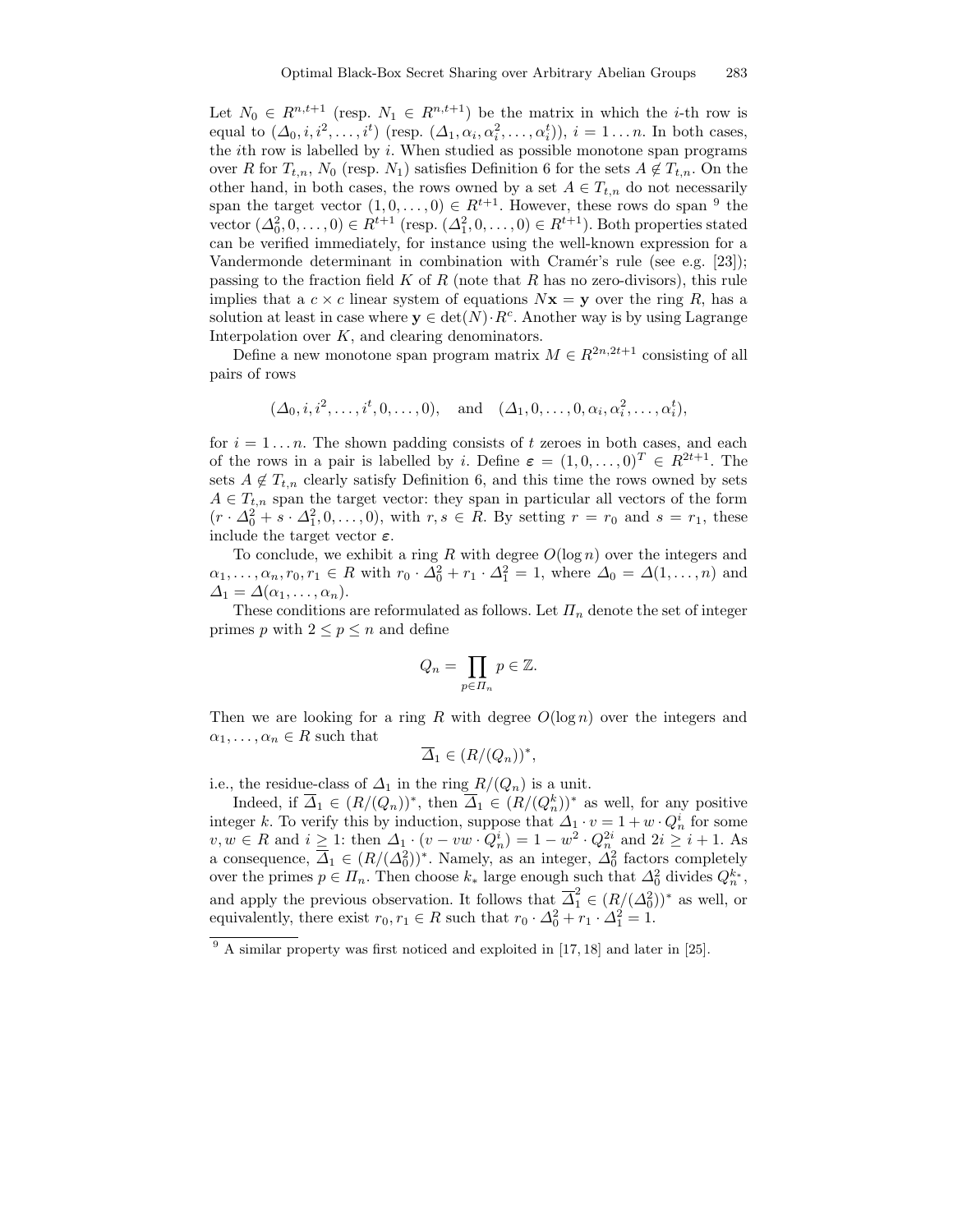#### 284 R. Cramer and S. Fehr

Set  $m = |\log n| + 1$ . Let  $\hat{f}(X) \in \mathbb{Z}[X]$  be any monic, irreducible polynomial of degree m such that for all  $p \in \Pi_n$ ,  $\hat{f}_p(X)$  (the polynomial  $\hat{f}(X)$  with its coefficients reduced modulo p) is irreducible in  $\mathbb{F}_p[X]$ .

One way of constructing such a polynomial is as follows. For all  $p \in \Pi_n$ , select a monic, irreducible polynomial  $\hat{f}_p(X) \in \mathbb{F}_p[X]$  of degree m. By the theory of finite fields, this is always possible. Applying the Chinese Remainder Theorem to each of the coefficients separately, select an arbitrary lift to a monic polynomial  $\widehat{f}(X) \in \mathbb{Z}[X]$  of degree m such that  $\widehat{f}(X) \equiv \widehat{f}_p(X)$  mod p. Note that the monic polynomial  $\hat{f}(X)$  is irreducible in  $\mathbb{Z}[X]$ : if not, reduction modulo p with  $p \in \Pi_n$ , gives a non-trivial factorization of  $\hat{f}_n(X)$  in  $\mathbb{F}_n[X]$ .

Set  $R = \mathbb{Z}[X]/(\hat{f}(X))$ . By definition of  $\hat{f}(X)$ , it follows that  $R/(p)$  is a finite field, for all  $p \in \Pi_n$ . Indeed, for all  $p \in \Pi_n$ ,

$$
R/(p) \simeq \mathbb{Z}[X]/(p, \hat{f}(X)) \simeq \mathbb{F}_p[X]/(\hat{f}_p(X)) \simeq \mathbb{F}_{p^m}.
$$

Note that all ideals (p) of R with  $p \in \Pi_n$  are distinct and maximal. It follows, using the Chinese Remainder Theorem for general rings, that

$$
R/(Q_n) \simeq \prod_{p \in \Pi_n} \mathbb{F}_{p^m}.
$$

For all  $p \in \prod_n$  we have  $|\mathbb{F}_{p^m}^*| = p^m - 1 \ge 2^m - 1 \ge n$ . Therefore, for each  $p \in \prod_n$ , distinct non-zero

$$
\beta_1^{(p)}, \ldots, \beta_n^{(p)} \in \mathbb{F}_{p^m}
$$

can be selected. Finally, select arbitrary  $\alpha_1, \ldots, \alpha_n \in R$  such that, for  $i = 1 \ldots n$ ,

$$
R/(Q_n) \ni \overline{\alpha}_i \longleftrightarrow (\beta_i^{(p)})_{p \in \Pi_n} \in \prod_{p \in \Pi_n} \mathbb{F}_{p^m},
$$

where the correspondence is via the (implicit) isomorphism. By construction, for all i, j with  $1 \le i, j \le n$  and  $i \ne j$ , it holds that  $\overline{\alpha}_i \in (R/(Q_n))^*$  and  $\overline{\alpha}_i - \overline{\alpha}_j \in (R/(Q_n))^*$ . Hence,  $\overline{\Delta}_1 \in (R/(Q_n))^*$ , as desired.

Corollary 1. For all integers t, n with  $0 < t < n-1$ , there exists an ISP of size  $n \cdot (|\log n| + 2)$  for  $T_{t,n}$ .

*Proof.* Let  $R, \alpha_1, \ldots, \alpha_n, r_0, r_1, N_0, N_1$  be as constructed in the proof of Theorem 2. Apply the construction from the proof of Lemma 3 to  $N_1$ , and take into account the final remark of that proof. This gives an ISP matrix  $\hat{N}_1$  with  $n \cdot (\log n_1 + 1)$  rows and  $1 + t(\log n_1 + 1)$  columns. Clearly, the sets  $A \notin T_{t,n}$ satisfy Definition 6. For the sets  $A \in T_{t,n}$ , the rows owned by A span  $\delta_1 \cdot \hat{\epsilon}$ , where  $\delta_1 \in \mathbb{Z}$  is the first coordinate of  $r_1 \cdot \Delta_1^2$ .

The ISP matrix  $N_0$  has the properties stated in the proof of Theorem 2 also over Z. Hence, the sets  $A \notin T_{t,n}$  satisfy Definition 6 over Z. For the sets  $A \in T_{t,n}$ , the rows owned by them clearly span  $(\delta_0, 0, \ldots, 0) \in \mathbb{Z}^{t+1}$ , where  $\delta_0 \in \mathbb{Z}$  is the first coordinate of  $r_0 \cdot \Delta_0^2$ . Since  $\delta_0 + \delta_1 = 1$ , this leads directly to an ISP for  $T_{t,n}$ , where the ISP matrix has  $n \cdot (|\log n|+2)$  rows and  $t(|\log n|+2)+1$  columns.  $\Box$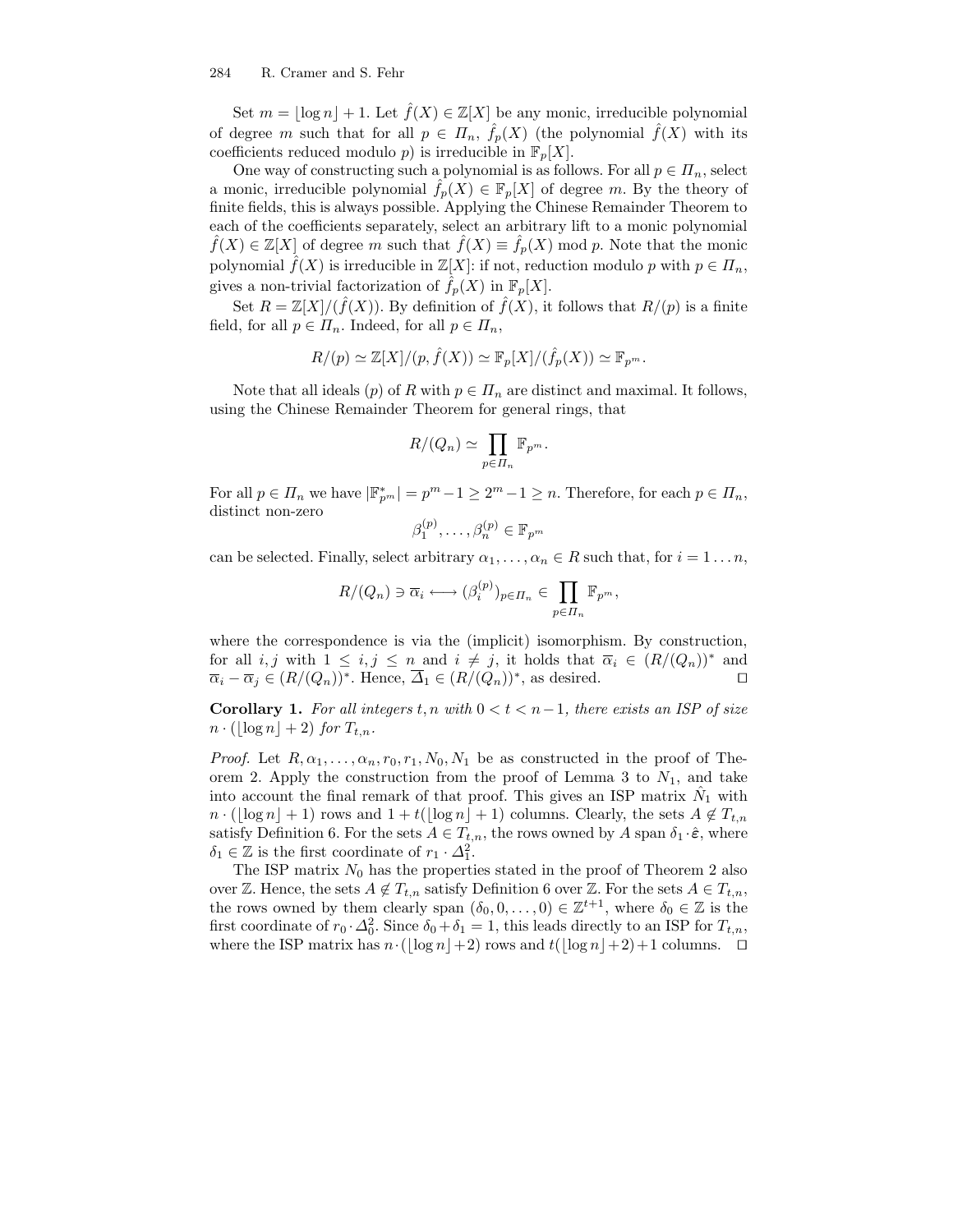# 5 Concluding Remarks

#### 5.1 A Note on Simulateability

The ISPs  $\mathcal{M} = (\mathbb{Z}, \hat{M}, \hat{\psi}, \hat{\epsilon})$  constructed in the proofs of Theorem 2 and Corollary 1 satisfy the following additional properties, which are helpful when proving the security of certain threshold cryptosystems.

Let the share vector  $\mathbf{s} = M\mathbf{g}$  be computed according to the corresponding black-box secret sharing scheme, then the following holds.

- 1. The entries of  $s_A$  are *independent* random group elements for any subset A of  $\{1, \ldots, n\}$  with  $|A| \leq t$ .
- 2. Every player *i* can compute a *reconstruction share*  $\mathbf{s}'_i$  by taking  $\mathbb{Z}$ -linear combinations (of course independent of the group) of the entries of his original share  $s_i$ , such that any t reconstruction shares  $s'_i$  still allow to reconstruct the secret s, and such that any t original shares  $s_i$  together with s allow to compute the complete reconstruction share vector  $s'$  (by taking  $\mathbb{Z}$ -linear combinations).

The former property is inherited from the two Vandermonde matrices upon which the construction of  $\hat{\mathcal{M}}$  is based on, and the latter holds for s' defined as  $\mathbf{s}' = \hat{M}'\mathbf{g}$ , where the ISP  $\hat{\mathcal{M}}' = (\mathbb{Z}, \hat{M}', \hat{\psi}, \hat{\varepsilon})$  is constructed from the matrices  $\Delta_0N_0$  and  $\Delta_1N_1$  in a way similar to which  $\hat{\mathcal{M}}$  is constructed from  $N_0$  and  $N_1$ in the proof of Theorem 2.

Assuming that the group operation is efficiently computatble and that (almost) random group elements can be sampled efficiently, these properties allow the players of a set A with  $|A| \leq t$  to *efficiently* simulate their joint view  $s_A$  of the distribution phase, by sampling (almost) random elements from the group and to efficiently simulate their view of the corresponding reconstruction phase by computing  $s'$  from  $s_A$  and the secret s.

When proving the security of a direct application of our black-box secret sharing scheme to distributed RSA for instance, these properties enable an efficient simulator for the adversary's view of the distributed decryption or signing process (see also [12, 25]).

#### 5.2 Implementation

We stress that in this paper we are primarily interested in the asymptotically optimal result from Theorem 2. Several choices in its proof have been made to simplify the mathematical exposition, while suppressing computational aspects.

There are a number of possible practical implementations of black-box secret sharing based on our result. We do not optimize its performance here, but merely indicate below that straightforward implementations run in time polynomial in n.

Note that the scheme consumes  $O(n \log n)$  random coins (group elements) and that the expansion factor is  $O(\log n)$  in any case, i.e., each player receives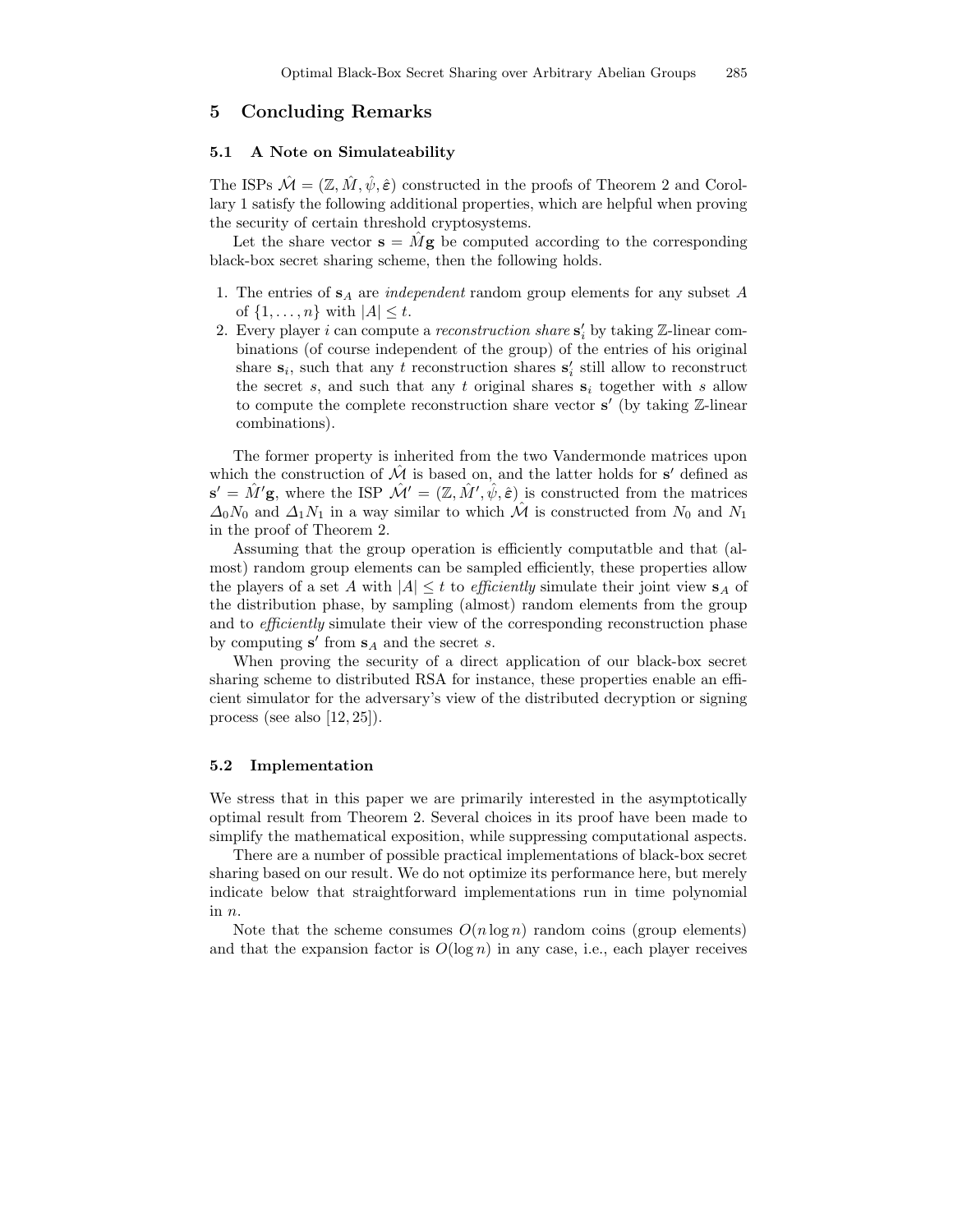$O(\log n)$  groups elements as his share in a secret group element. For an implementation, it is important to limit the necessary computational resources for dealer and players.

One implementation is based on the well-known fact that for any finite Abelian group  $G, G^m$  can be viewed as a module over the ring R (see also [12]). The multiplication of an element of R by an element of  $G<sup>m</sup>$  can be performed having only black-box access to the group operation of G. This way, the monotone span program over R acts directly on vectors of elements of  $G<sup>m</sup>$ . This leads in a straightforward fashion to an attractive implementation of black-box secret sharing where the actual ISP it is based upon can be left implicit. See for instance [12] for the computational details of this general procedure, taking into account the remarks below.

By the constructive method from the proof of Theorem 2, we may assume without loss of generality that the coefficients of the polynomial  $f(X)$  have bit length smaller than  $\log Q_n \leq \log(n!) = O(n \log n)$  bits. Recall that its degree m is  $\log n + 1$ . For given threshold parameters t, n, it can be fixed once and for all. One simple possible choice for the  $\alpha_i$ 's is to identify them with distinct, non-zero integer polynomials of degree at most  $\lfloor \log n \rfloor$ , such that each of the coefficients is either 0 or 1. For instance,  $\alpha_i$  can point to i by basing it on the bit representation of i.  $\Delta_0^2$  is simply represented by an integer with bit length  $O(n^2 \cdot \log n)$ . The value  $\Delta_1^2$  is the product of  $O(n^2)$  elements of R, each of which has integer coordinates  $-1$ , 0 or 1. The values  $r_0$  and  $r_1$  can be obtained by computing the inverse  $\overline{u}$  of  $\overline{\Delta}_1^2 \in R/(\Delta_0^2)$ , for instance by solving a linear system of equations over  $\mathbb{Z}_{\Delta_0^2}$ , and by computing  $u \cdot \Delta_1^2 \in R$ . The reconstruction vectors are computed from  $r_0, r_1$  and obvious "interpolation coefficients" obtained from the  $\alpha_i$ 's.

## 6 Acknowledgments

We thank Ivan Damgaard for many helpful suggestions and discussions. Also thanks to Yvo Desmedt, Yair Frankel, Anna Gál, Yuval Ishai, Brian King and the anonymous referees of CRYPTO '02 for comments.

## References

- 1. A. Beimel. Secure schemes for secret sharing and key distribution. Ph.D.-thesis, Technion, Haifa, June 1996.
- 2. J. Benaloh and J. Leichter. Generalized secret sharing and monotone functions. In: Proc. CRYPTO '88, Springer LNCS, vol. 765, pp. 274–285, 1988.
- 3. M. Bertilsson, I. Ingemarsson. A construction of practical secret sharing schemes using linear block codes. In Proc. AUSCRYPT '92, Springer LNCS, vol. 718, pp. 67-79, 1993.
- 4. S. Blackburn, M. Burmester, Y. Desmedt, and P. Wild. Efficient multiplicative sharing scheme. In: Proc. EUROCRYPT '96, Springer LNCS, vol. 1070, pp. 107– 118, 1996.